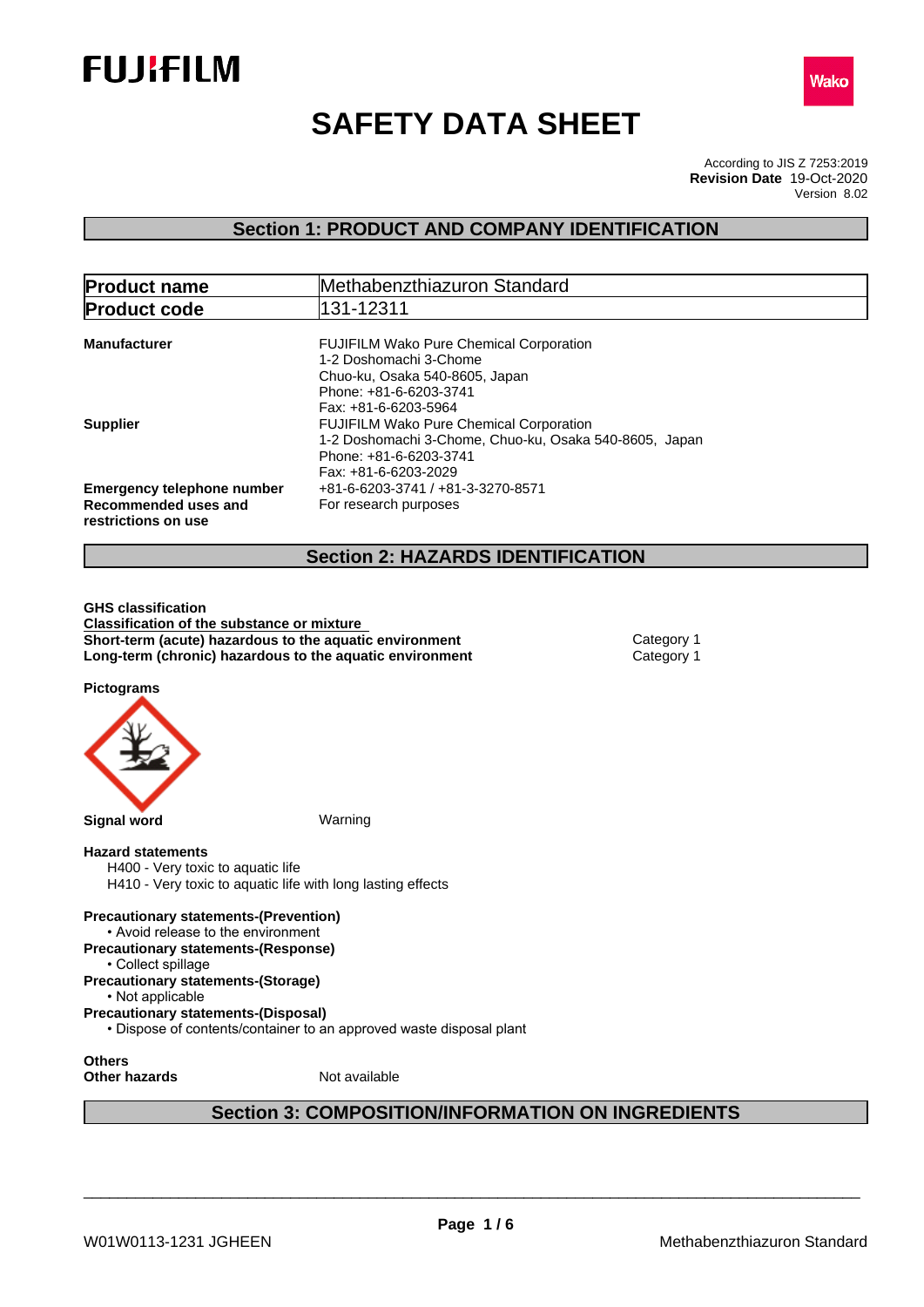#### **Single Substance or Mixture** Substance

**Formula** C10H11N3OS

| . .<br>Name<br>Chemical                 | Weiaht-% | Molecular weight | <b>ENCS</b> | <b>ISHL</b><br>. .<br>. No. | <b>RN</b><br>$\ddot{\phantom{1}}$<br>∩^<br>∼ |
|-----------------------------------------|----------|------------------|-------------|-----------------------------|----------------------------------------------|
| izthiazuron<br>Mether<br>таоег<br>1 I L | 98.C     | 004<br>.28<br>__ | N/          | NI/<br>N/                   | $\sim$<br>869′،<br>- 14<br>-4<br>.           |

**Impurities and/or Additives**: Not applicable

### **Section 4: FIRST AID MEASURES**

#### **Inhalation**

Remove to fresh air. If symptoms persist, call a physician.

### **Skin contact**

Wash off immediately with soap and plenty of water. If symptoms persist, calla physician.

#### **Eye contact**

IF IN EYES: Rinse cautiously with water for several minutes. Remove contact lenses, if present and easy to do. Continue rinsing. Immediate medical attention is required.

#### **Ingestion**

Rinse mouth. Never give anything by mouth to an unconscious person. Call a physician or poison control center immediately. Do not induce vomiting without medical advice.

#### **Protection of first-aiders**

Use personal protective equipment as required.

### **Section 5: FIRE FIGHTING MEASURES**

#### **Suitable extinguishing media**

Water spray (fog), Carbon dioxide (CO2), Foam, Extinguishing powder, Sand

**Unsuitable extinguishing media**

No information available

#### **Specific hazards arising from the chemical product**

Thermal decomposition can lead to release of irritating and toxic gases and vapors.

**Special extinguishing method**

#### No information available

### **Special protective actions for**

### **fire-fighters**

Use personal protective equipment as required.Firefighters should wear self-contained breathing apparatus and full firefighting turnout gear.

### **Section 6: ACCIDENTAL RELEASE MEASURES**

#### **Personal precautions, protective equipment and emergency procedures**

For indoor, provide adequate ventilation process until the end of working. Deny unnecessary entry other than the people involved by, for example, using a rope. While working, wear appropriate protective equipments to avoid adhering it on skin, or inhaling the gas. Work from windward, and retract the people downwind.

#### **Environmental precautions**

To be careful not discharged to the environment without being properly handled waste water contaminated.

#### **Methods and materials for contaminent and methods and materials for cleaning up**

Sweep up and gather scattered particles, and collect it in an empty airtight container.

### **Recoverly, neutralization**

#### No information available

#### **Secondary disaster prevention measures**

Clean contaminated objects and areas thoroughly observing environmental regulations.

### **Section 7: HANDLING AND STORAGE**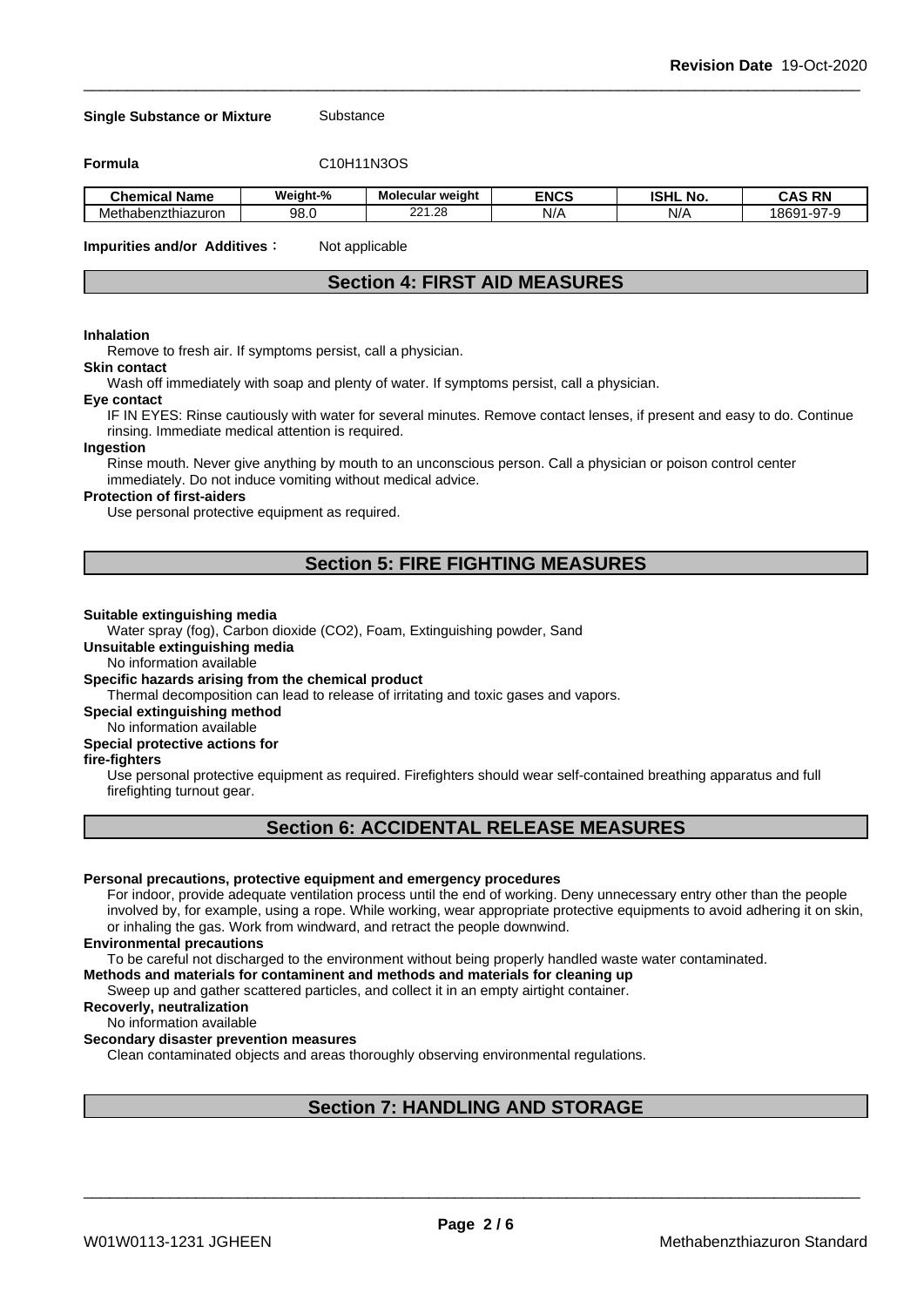### **Handling**

### **Technical measures**

Avoid contact with strong oxidizing agents. Use with local exhaust ventilation.

#### **Precautions**

Do not rough handling containers, such as upsetting, falling, giving a shock, and dragging. Prevent leakage, overflow, and scattering. Not to generate steam and dust in vain. Seal the container after use. After handling, wash hands and face, and then gargle. In places other than those specified, should not be smoking or eating and drinking. Should not be brought contaminated protective equipment and gloves to rest stops. Deny unnecessary entry of non-emergency personnel to the handling area.

#### **Safety handling precautions**

Use personal protective equipment as required.Avoid contact with skin, eyes or clothing.

| <b>Storage</b>            |                                                                                                                           |
|---------------------------|---------------------------------------------------------------------------------------------------------------------------|
| Safe storage conditions   |                                                                                                                           |
| <b>Storage conditions</b> | Keep container protect from light tightly closed. Store in a cool (2-10 $^{\circ}$ C) place. Packed<br>with an inert gas. |
| Safe packaging material   | Glass                                                                                                                     |
| Incompatible substances   | Strong oxidizing agents                                                                                                   |
|                           |                                                                                                                           |

### **Section 8: EXPOSURE CONTROLS/PERSONAL PROTECTION**

### **Engineering controls**

In case of indoor workplace, seal the source or use a local exhaust system. Provide the safety shower facility, and handand eye-wash facility. And display their position clearly.

**Exposure limits** This product, as supplied, does not contain any hazardous materials with occupational exposure limits established by the region specific regulatory bodies.

#### **Personal protective equipment Respiratory protection** Dust mask

Hand protection **Protection Protection** gloves

**Eye protection** protective eyeglasses or chemical safety goggles Skin and body protection Long-sleeved work clothes, protective boots

**General hygiene considerations**

Handle in accordance with good industrial hygiene and safety practice.

### **Section 9: PHYSICAL AND CHEMICAL PROPERTIES**

| Form                                                   |                                                            |
|--------------------------------------------------------|------------------------------------------------------------|
| Color                                                  | White - pale yellow                                        |
| Appearance                                             | crystals - powder                                          |
| Odor                                                   | No data available                                          |
| Melting point/freezing point                           | 119 - 121 °C                                               |
| Boiling point, initial boiling point and boiling range | No data available                                          |
| Flammability                                           | No data available                                          |
| <b>Evaporation rate:</b>                               | No data available                                          |
| Flammability (solid, gas):                             | No data available                                          |
| Upper/lower flammability or                            |                                                            |
| explosive limits                                       |                                                            |
| Upper:                                                 | No data available                                          |
| Lower:                                                 | No data available                                          |
| <b>Flash point</b>                                     | No data available                                          |
| Auto-ignition temperature:                             | No data available                                          |
| <b>Decomposition temperature:</b>                      | No data available                                          |
| pН                                                     | No data available                                          |
| Viscosity (coefficient of viscosity)                   | No data available                                          |
| <b>Dynamic viscosity</b>                               | No data available                                          |
| Solubilities                                           | acetone: freely soluble . water: practically insoluble, or |
|                                                        | insoluble.                                                 |
| n-Octanol/water partition coefficient: (log Pow)       | No data available                                          |
| Vapour pressure                                        | No data available                                          |
| <b>Specific Gravity / Relative density</b>             | No data available                                          |
| Vapour density                                         | No data available                                          |
| <b>Particle characteristics</b>                        | No data available                                          |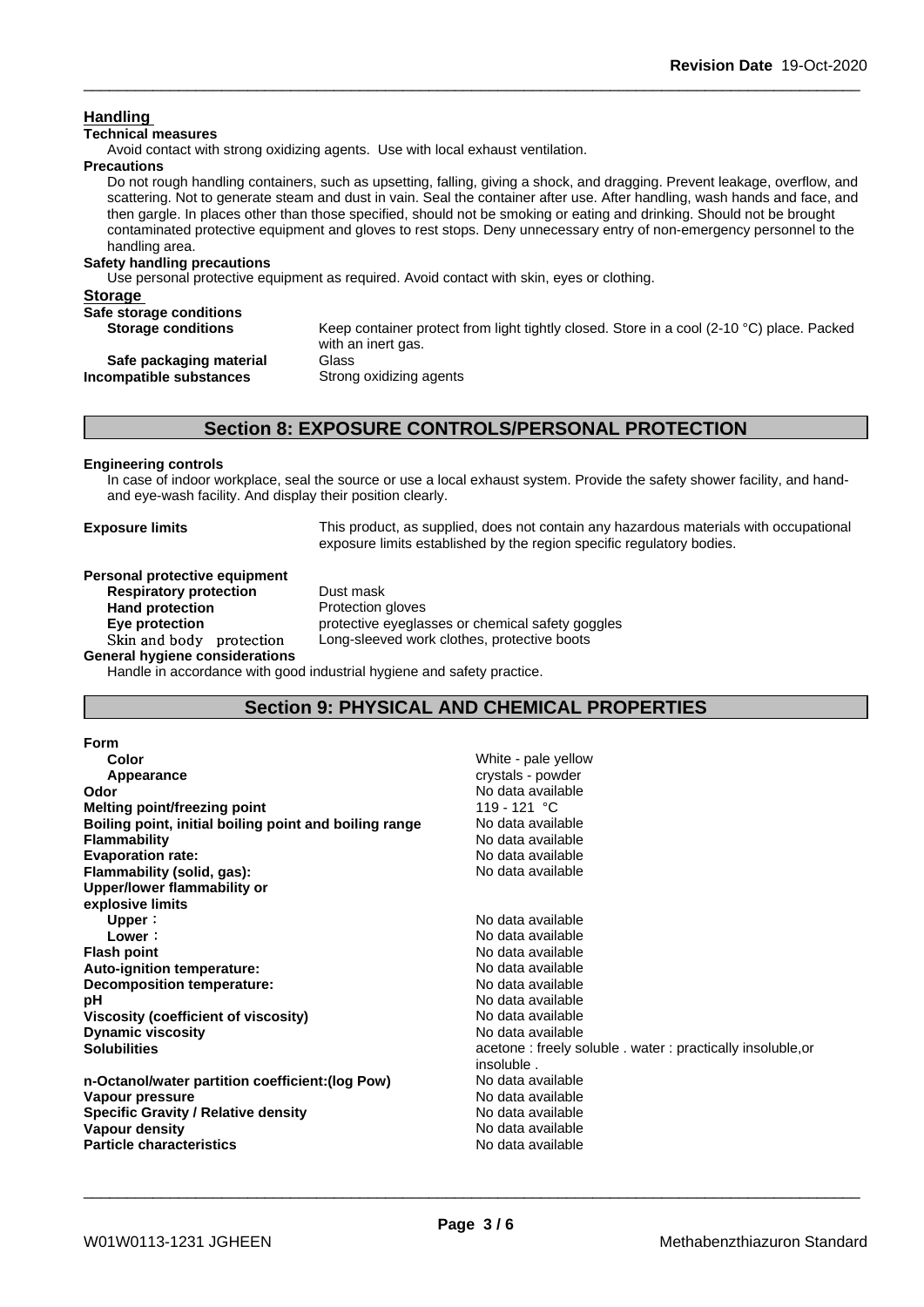## **Section 10: STABILITY AND REACTIVITY**

### **Stability**

**Reactivity** No data available **Chemical stability** May be altered by light. **Hazardous reactions** None under normal processing **Conditions to avoid** Extremes of temperature and direct sunlight **Incompatible materials** Strong oxidizing agents **Hazardous decomposition products** Carbon monooxide (CO), Carbon dioxide (CO2), Nitrogen oxides (NOx), Sulfur oxides (SOx)

### **Section 11: TOXICOLOGICAL INFORMATION**

| <b>Acute toxicity</b> |                   |                    |                                      |
|-----------------------|-------------------|--------------------|--------------------------------------|
| <b>Chemical Name</b>  | Oral LD50         | <b>Dermal LD50</b> | <b>Inhalation LC50</b>               |
| Methabenzthiazuron    | Rat<br>2500 mg/kg | Rat<br>1000 mg/kg  | 500 mg/m <sup>3</sup><br>Rat<br>-4 h |

| <b>Skin irritation/corrosion</b><br>Serious eye damage/ irritation         | No data available<br>No data available |  |
|----------------------------------------------------------------------------|----------------------------------------|--|
| <b>Respiratory or skin sensitization</b><br>Reproductive cell mutagenicity | No data available<br>No data available |  |
| Carcinogenicity                                                            | No data available                      |  |
| <b>Reproductive toxicity</b>                                               | No data available                      |  |
| <b>STOT-single exposure</b>                                                | No data available                      |  |
| <b>STOT-repeated exposure</b>                                              | No data available                      |  |
| <b>Aspiration hazard</b>                                                   | No data available                      |  |

## **Section 12: ECOLOGICAL INFORMATION**

### **Ecotoxicity**

| <b>Chemical Name</b> | Algae/aguatic plants      | Fish | Crustacea          |
|----------------------|---------------------------|------|--------------------|
| Methabenzthiazuron   | EC50:Desmodesmus          | N/A  | EC50:Daphnia magna |
|                      | subspicatus               |      | 30.6 mg/L 48 h     |
|                      | $0.119 \text{ ma/L}$ 96 h |      |                    |
|                      |                           |      |                    |
| Other data           | No data available         |      |                    |

| Persistence and degradability    | No information available |
|----------------------------------|--------------------------|
| <b>Bioaccumulative potential</b> | No information available |
| <b>Mobility in soil</b>          | No information available |
| Hazard to the ozone layer        | No information available |
| <b>Mobility</b>                  |                          |

### **Section 13: DISPOSAL CONSIDERATIONS**

#### **Waste from residues**

Disposal should be in accordance with applicable regional, national and local laws and regulations. **Contaminated container and contaminated packaging**

Disposal should be in accordance with applicable regional, national and local laws and regulations.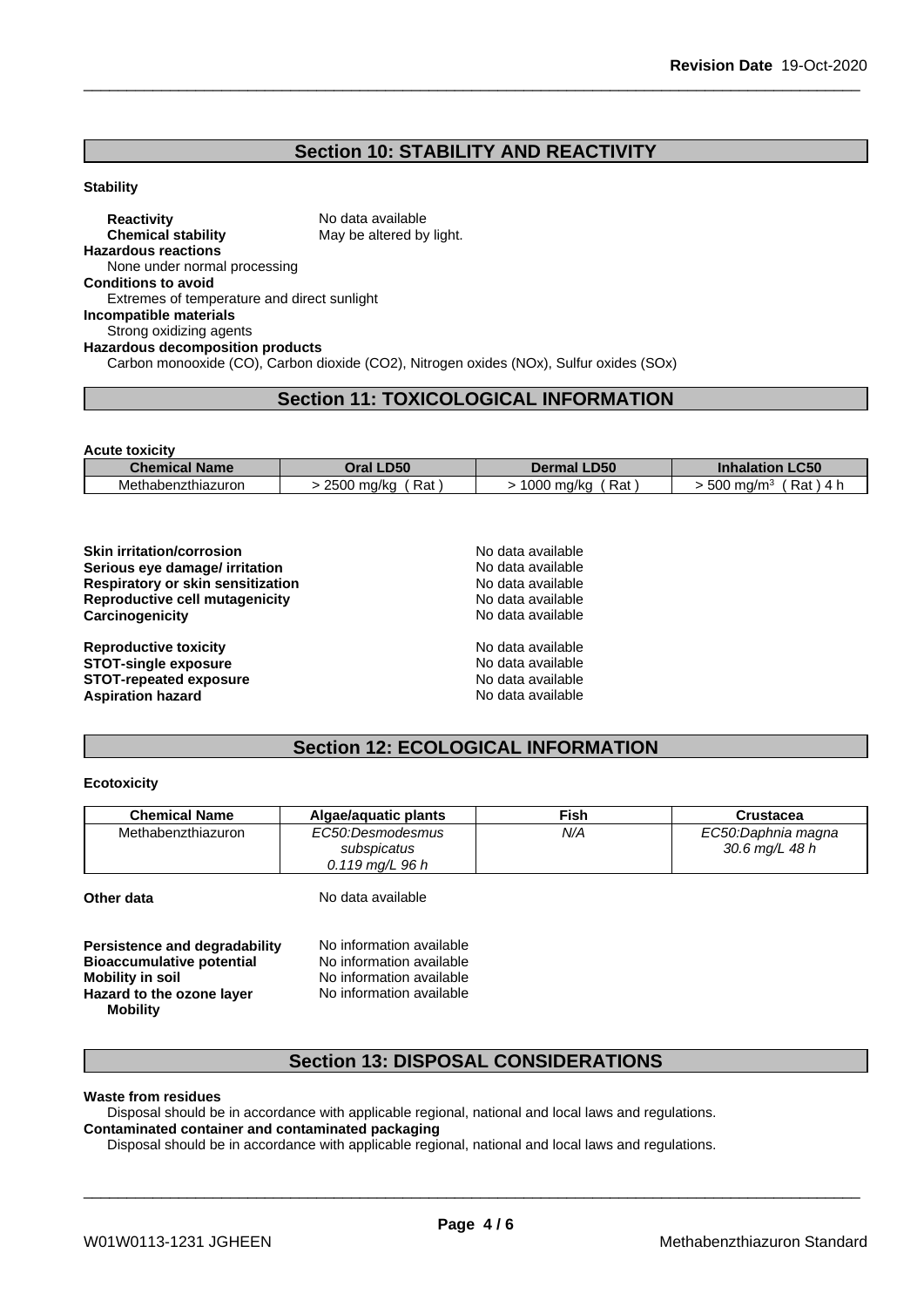### **Section 14: TRANSPORT INFORMATION**

| <b>ADR/RID</b> |  |
|----------------|--|
|----------------|--|

| Proper shipping name:<br>UN classfication<br><b>Subsidiary hazard class</b> | Environmentally hazardous substance, solid, n.o.s. (Methabenzthiazuron)<br>9 |
|-----------------------------------------------------------------------------|------------------------------------------------------------------------------|
|                                                                             |                                                                              |
|                                                                             |                                                                              |
|                                                                             |                                                                              |
| Packing group                                                               | Ш                                                                            |
| <b>Marine pollutant</b>                                                     | Yes                                                                          |
| <b>IMDG</b>                                                                 |                                                                              |
| <b>UN number</b>                                                            | <b>UN3077</b>                                                                |
| Proper shipping name:                                                       | Environmentally hazardous substance, solid, n.o.s. (Methabenzthiazuron)      |
| UN classfication                                                            | 9                                                                            |
| <b>Subsidiary hazard class</b>                                              |                                                                              |
| Packing group                                                               | $\mathbf{III}$                                                               |
| <b>Marine pollutant (Sea)</b>                                               | Yes                                                                          |
| Transport in bulk according to                                              | No information available                                                     |
| Annex II of MARPOL 73/78 and                                                |                                                                              |
| the IBC Code                                                                |                                                                              |
| <b>IATA</b>                                                                 |                                                                              |
| UN number                                                                   | UN3077                                                                       |
| Proper shipping name:                                                       | Environmentally hazardous substance, solid, n.o.s. (Methabenzthiazuron)      |
| UN classfication                                                            | 9                                                                            |
| <b>Subsidiary hazard class</b>                                              |                                                                              |
| Packing group                                                               | $\mathbf{III}$                                                               |
| <b>Environmentally Hazardous</b>                                            | Yes                                                                          |
| <b>Substance</b>                                                            |                                                                              |

#### **International Inventories EINECS/ELINCS TSCA** - **Japanese regulations Fire Service Act** Not applicable **Poisonous and Deleterious Substances Control Law** Not applicable **Industrial Safety and Health Act**Not applicable **Regulations for the carriage and storage of dangerous goods in ship** Noxious Substances (Ordinance Art.3, Ministry of Transportation Ordinance Regarding Transport by Ship and Storage, Attached Table 1) **Civil Aeronautics Law** Misellaneous Dangerous Substances and Articles (Ordinance Art.194, MITL Nortification for Air Transportation of Explosives etc., Attached Table 1) **Pollutant Release and Transfer** Notapplicable **Register Law Export Trade Control Order** Not applicable **Section 16: OTHER INFORMATION Key literature references and Key literature references and** NITE: National Institute of Technology and Evaluation (JAPAN) sources for data etc.  $h(t) = h(t)$  http://www.safe.nite.go.jp/japan/db.html http://www.safe.nite.go.jp/japan/db.html IATA dangerous Goods Regulations RTECS:Registry of Toxic Effects of Chemical Substances Japan Industrial Safety and Health Association GHS Model SDS Dictionary of Synthetic Oraganic Chemistry , SSOCJ, Koudansha Scientific Co.Ltd. Chemical Dictionary, Kyouritsu Publishing Co., Ltd. etches and the control of the control of the control of the control of the control of the control of the control of the control of the control of the control of the control of the control of the control of the control of t **Disclaimer**